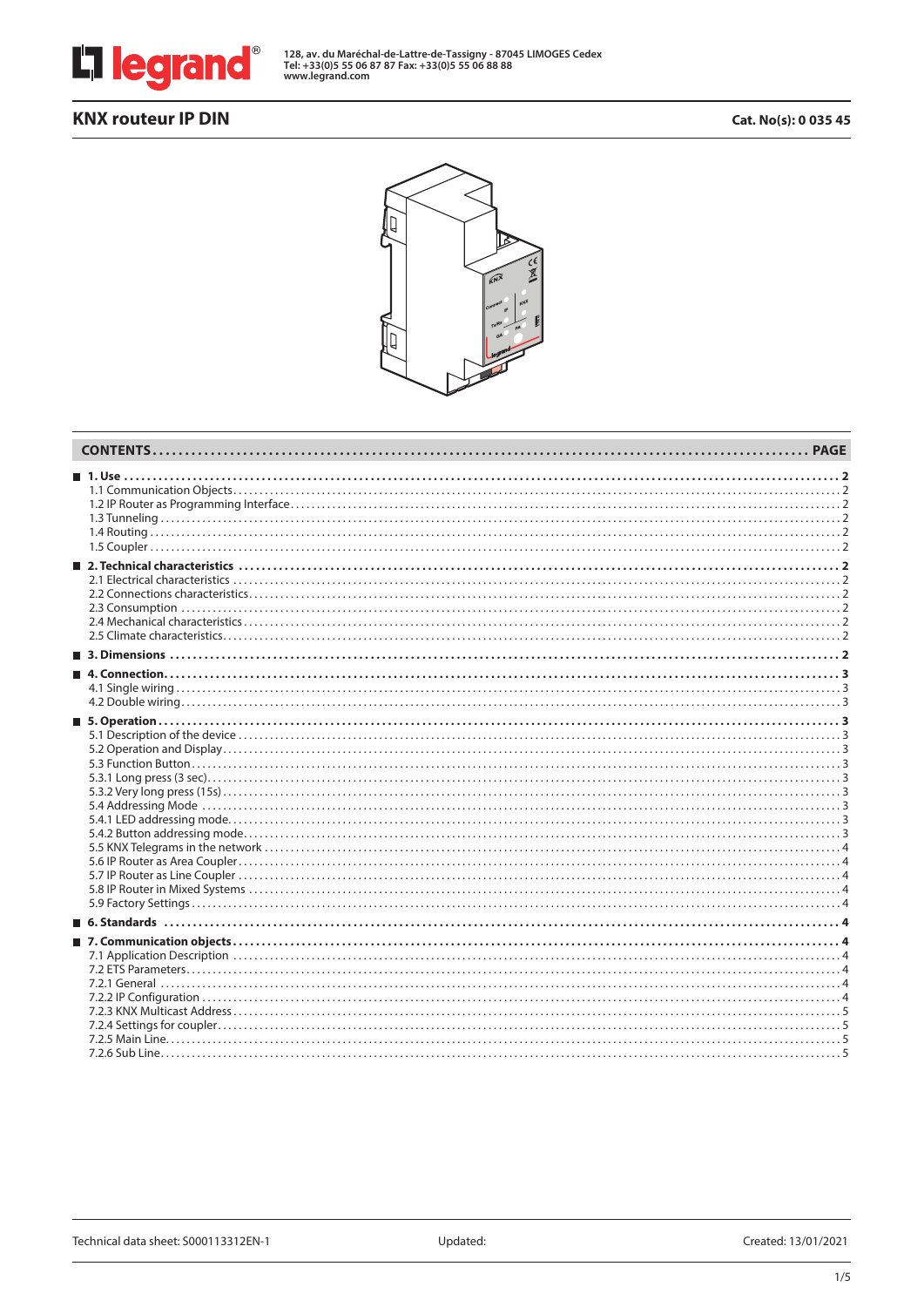## **1. USE**

Legrand KNX IP Routers are similar to TP line couplers, except that they use Ethernet for the main line. However, it is also possible to directly integrate KNX end devices via IP, making Ethernet respectively IP (Internet Protocol) a KNX medium.

LEGRAND KNX IP Router is a tunnelling and routing device. It can be used as line or backbone coupler and provides a data connection between the upper KNXnet/IP line (main line or backbone) and the lower TP KNX bus line (sub line).

It also provides with the tunnelling protocol a connection point for ETS to enable commissioning and monitoring.

IP Router can also connect two separate installations/systems. Following highlights are characterising LEGRAND KNX IP Router:

- Support of long messages up to 250 byte. In combination with LEGRAND IP Router line coupler and USB interface "UIM-KNX 42" long messages are made possible (e.g. energy metering applications).
- It provides the tunnelling protocol, a connection point for ETS to enable commissioning and monitoring (4 parallel connections are possible).
- IP Router can be used for replacing a line coupler or an area coupler. The best advantage of this change is using LAN as a fast medium for exchange of telegrams between the lines and/or areas.
- sending IAK on own message: sending of immediate acknowledged (IACK) on a frame that is sent by the LEGRAND KNX device itself.

When the IP Router sends a message and there is nobody to acknowledge this message, the it would repeat the last message up to 3 times. In case there is an IACK, there will be no repetition. The failure mechanism in case of a negative IACK or BUSY is still maintained.

- switching off the filter table with a button on the device without reconfiguring the device with ETS, necessary for fast diagnostic on site. It can temporarily disable filtering of messages by pressing a button. This eases commissioning and debugging of the system. The temporary access to other lines is possible without download from ETS.
- Automatically switching on filter tables and filtering of device oriented tables after time out. Time out is ETS configurable.

No forgetting of reactivating the tables anymore.

- Routing of all physically addressed messages (no filtering of device oriented messages), no matter of own physical address, on press of a button on the device without reconfiguring the device with ETS.
- High internal amount of communication buffers capable smoothing peeks in communication load.
- Detailed possibility for diagnosis by displaying all operational states with 6 duo LEDs. (Bus OK (each line), traffic (each line), errors/faulty communication NACK, BUSY on the bus (each line), state of the filter table …)
- UPnP available to discover the device in IP network. The ETS can discover the device as communication interface through Eibnet/IP Search Request.
- WEB interface: currently providing device settings and an opportunity to switch on to program mode.

#### ■ 1.1 Communication Objects

IP Router has no KNX communication objects.

#### **1.2 IP Router as Programming Interface**

IP Router can be used together with the ETS as a programming interface. The device provides an additional physical address for this purpose which can be used for a tunneling connection.

#### **1.3 Tunneling**

The presence of the Internet Protocol (IP) has led to the definition of KNXnet/IP.

KNXnet/IP provides the means for point-to-point connections -KNXnet/ IP Tunnelling- for ETS and/or between a supervisory system and a KNX installation.

KNXnet/IP Device Management provides configuration of KNXnet/IP devices through the KNX network effectively reducing the time required for configuration.

### **1.4 Routing**

Routing is how lines or areas may interconnect using IP networks via KNXnet/IP.

KNXnet/IP Routing defines how KNXnet/IP routers communicate with each other using IP networks.

## **1. USE (continued)**

### **1.5 Coupler**

The basic functionality of IP Router is coupling the Ethernet with KNX-TP line(s).

IP Router provides galvanic isolation between the two connected lines.

Due to the flexibility of IP Router, the coupler can be used as a line coupler e.g. to connect trough Ethernet several TP lines together, as a backbone coupler to connect trough Ethernet several TP areas or to connect different TP installations/systems.

The main task of IP Router is filtering the traffic according the installation place in the hierarchy or according to the built-in filter tables for group oriented communication.

The IP Router provides outstanding features compared to other similar products, for example support for long messages (up to 250 byte length) and a configurable one button activation of special functions (e.g. transmit all group telegrams). These are helpful during installation, during run time and for trouble shooting. The high informative 6 duo LED display shows accurate the bus status on each line. This helps identifying common communication problems due to bus load or retransmissions on both lines.

## **2. TECHNICAL CHARACTERISTICS**

### **2.1 Electrical characteristics**

- Voltage: 230V~
- Frequency: 50/60 Hz

## **2.2 Connections characteristics**

• IP Line RJ45 socket for 10/100BaseT • KNX Line BUS connection terminal

### ■ 2.3 Consumption

- BUS: DC 21…30V SELV
- Current consumption: < 20 mA
- 2.4 Mechanical characteristics
- IP 20
- Safety class III
- Number of modules: 2
- Weight: 68 g

#### **2.5 Climate characteristics**

- Operating temperature: -5°C to +45°C
- Storage temperature: -20°C to +60°C

## **3. DIMENSIONS**



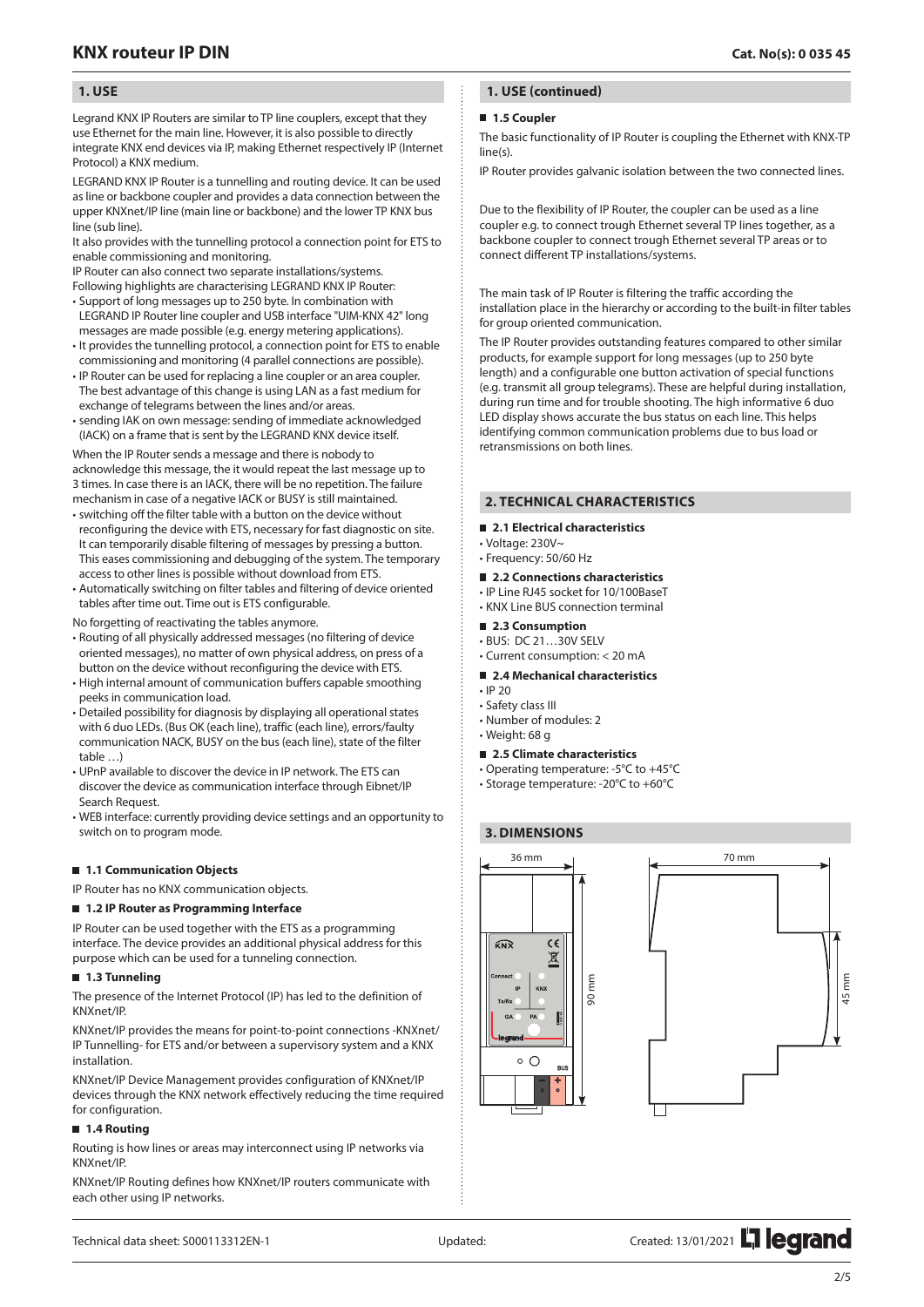### **4. CONNECTION**

## **4.1 Single wiring**



### **4.2 Double wiring**



### **5. OPERATION**

**5.1 Description of the device**



#### **5.2 Operation and Display**

| <b>Indicator</b>           | Green                        | <b>Blinked</b><br><b>Green</b> | Orange                       | <b>Red</b>                           | <b>Blinked Red</b>  | Off                                                        |
|----------------------------|------------------------------|--------------------------------|------------------------------|--------------------------------------|---------------------|------------------------------------------------------------|
| Connect - IP               | IP line<br>OK                | $\overline{\phantom{m}}$       | Manual<br>Function<br>Active |                                      |                     | No IP<br>connection                                        |
| Connect-<br><b>KNX</b>     | <b>KNX</b> line<br><b>OK</b> |                                |                              |                                      |                     | No KNX<br>connection                                       |
| $Tx/Rx - IP$               |                              | Traffic on<br>IP line          |                              | Transmission<br>Error on IP line     |                     | No traffic on<br>IP line                                   |
| $Tx/Rx - KNX$              |                              | Traffic on<br><b>KNX</b> line  |                              | Transmission<br>Error on KNX<br>line |                     | No traffic on<br><b>KNX</b> line                           |
| Group<br><b>Address</b>    | Filter                       | $\overline{\phantom{0}}$       | Route all                    | <b>Block all</b>                     |                     | No route                                                   |
| Physical<br><b>Address</b> | Filter                       |                                | Router all                   | <b>Block all</b>                     |                     | No route                                                   |
| Programming<br>LED         |                              |                                |                              | Programming<br>mode active           | No IP<br>Connection | Programming<br>mode de-active<br>or LAN cable<br>connected |

#### **Note:**

Device default physical address is 15.15.255.

#### **5.3 Function Button**

- **5.3.1 Long press (3 sec)**
- Switch to manual override.
- Default function is set with LAN line and (KNX) line parameter.
- Manual override functionality is configured in "General parameters".

#### **Note:**

The latest downloaded settings (parameters) and filter table are still available after switching back from "Manual operation" to "Normal operation". 

# **5.3.2 Very long press (15s)**

- LEDs: LEDs are on red
- Release button and press again for some sec: resets all the parameter to factory default (incl. physical address).

#### **5.4 Addressing Mode**

### **5.4.1 LED addressing mode**

- Off: normal operating mode
- On: addressing mode

After receiving the physical address, the IP Router automatically returns from addressing mode to the normal operating mode.

#### **5.4.2 Button addressing mode**

Button for switching between normal operating mode and addressing mode for assigning the physical address.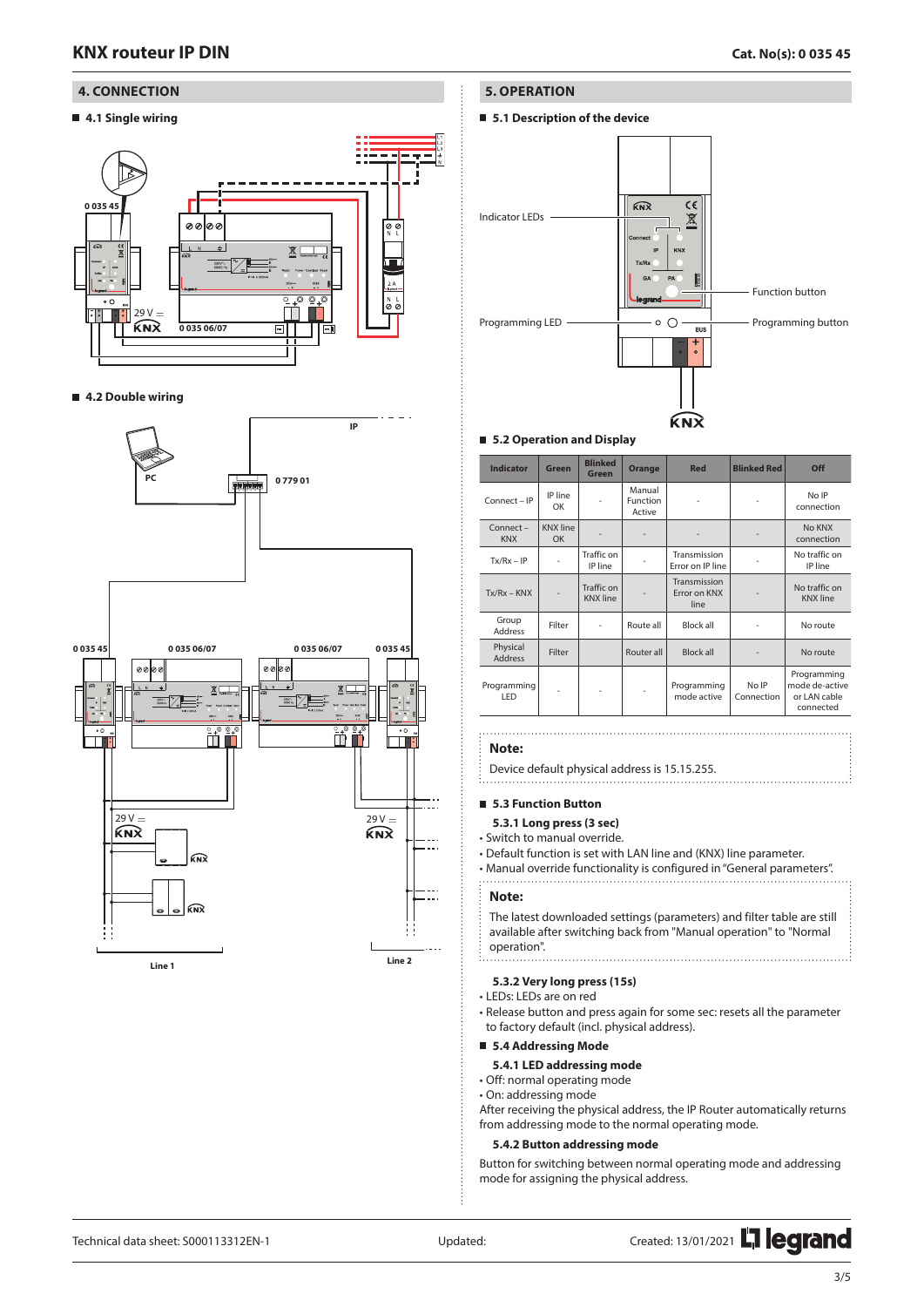### **5. OPERATION (continued)**

#### **5.5 KNX Telegrams in the network**

The IP Router sends telegrams from/to the KNX to/from the IP network in accordance with the KNXnet/IP protocol specification. These telegrams are sent in the default setting as multicast telegrams to the multicast IP address 224.0.23.12 port 3671. The Multicast IP address 224.0.23.12 is the defined address for the KNXnet/IP from the KNX Association in conjunction with the IANA. This address should stay as defined and only changed if it becomes necessary due to the existing network. By commissioning, it should be regarded that all KNX IP devices which should communicate with one another via IP must use the same IP routing multicast address.

Settings can be changed in the "General Parameters". 

### **Note:**

- Multicast IP address 224.0.23.12 may need to be enabled corresponding to the type of network and the setting of the
- network components.

#### **5.6 IP Router as Area Coupler**

• IP Router in a KNX system can assume the function of an area coupler. • For this purpose, physical address of an area coupler must between

- 1.0.0 and 15.0.0 .
- Up to 15 areas can be defined with area couplers.

#### **5.7 IP Router as Line Coupler**

- IP Router in a KNX system can assume the function of a line coupler. • For this purpose, it must receive the physical address of a line coupler
- (1.1.0 till 15.15.0).
- Up to 225 lines can be defined (1.1.0 till 15.15.0).

#### **5.8 IP Router in Mixed Systems**

If it is necessary in a KNX system to use the IP Router at one point as an area coupler, e.g. office complex, and at another point as a line coupler, e.g. a remote underground garage; this is possible.

It is only necessary to ensure that the IP Router used as a line coupler uses a line coupler address from a free area.

#### **5.9 Factory Settings**

| <b>Marking/Design</b>                      | <b>IP Router</b>    |
|--------------------------------------------|---------------------|
| Physical address                           | 15.15.255           |
| Physical address for tunneling connections | 15.15.255           |
| IP address                                 | <b>DHCP</b>         |
| IP address assignment                      | from DHCP service   |
| IP routing multicast address               | 224.0.23.12         |
| IP subnet mask                             | <b>DHCP</b>         |
| IP standard gateway                        | <b>DHCP</b>         |
| <b>IP to KNX</b>                           |                     |
| Group telegrams 0-13                       | Filter              |
| Main group telegrams 14-15                 | <b>Transmit all</b> |
| Physical telegrams                         | Filter              |
| <b>KNX to IP</b>                           |                     |
| Group telegrams 0-13                       | Filter              |
| Main group telegrams 14-15                 | Transmit all        |
| Physical telegrams                         | Filter              |
| Physical: Repetition if errors on sub line | normal              |
| Group: Repetition if errors on sub line    | normal              |
| Telegram confirmations on line             | if routed           |
| Send confirmation on own telegrams         | no                  |

## **6. STANDARDS**

- Type of protection: EN 60 529
- Safety class III: IEC 61140
- Overvoltage class III: IEC 60664
- Degree of Pollution: IEC 60664
- Installation: EN 60 715 TH 35-75

In accordance with the EMC guideline and low voltage directives

### **7. COMMUNICATION OBJECTS**

#### **7.1 Application Description**

If the coupler receives telegrams (for example during commissioning) which use a physical address as destination address, it compares the physical addresses of the receiver with its own physical address and then decides whether it must route the telegrams or not.

The coupler reacts to telegrams with group addresses in accordance with its parameter settings. During normal operation (default setting), the coupler only routes those telegrams whose group addresses have been entered in its filter table.

If the coupler routes a telegram and does not receive an acknowledgement, or if a bus device finds a transmission error, the coupler repeats the telegram three times. With the parameters "Repetitions if errors...", this behavior can be set separately for both lines. These parameters should be left in the default setting.

#### **7.2 ETS Parameters**

**7.2.1 General**

| <b>ETS-Text</b>         | <b>Range</b><br>[Default value]    | Comment                                                                                                                                             |
|-------------------------|------------------------------------|-----------------------------------------------------------------------------------------------------------------------------------------------------|
| Host name               | 30 signs<br><b>IKNX IP Routerl</b> | Field to enter the IP Router name<br>(30 signs max.). For an easy search<br>of the device with the ETS or with a<br>KNXnet/IP visualization system. |
| Enable slow connections | enable<br>disable<br>[disable]     | Enable to support slow tunneling<br>connections                                                                                                     |

*Table 1: Parameter General*

#### **7.2.2 IP Configuration**

| <b>ETS-Text</b> | Range<br>[Default value]   | <b>Comment</b>                                                                                                 |
|-----------------|----------------------------|----------------------------------------------------------------------------------------------------------------|
| <b>DHCP</b>     | use<br>do not use<br>[use] | If DHCP is used, no parameterisation<br>needed.<br>If DHCP is not used, following<br>parameters are to be set. |

*Table 2: DHCP Configuration*

| <b>ETS-Text</b>                                                       | Range<br>[Default value]     | <b>Comment</b>                                              |
|-----------------------------------------------------------------------|------------------------------|-------------------------------------------------------------|
| DHCP configuration<br>[Byte1]. [Byte2]. [Byte3]. [Byte4]              | use<br>do not use<br>[use]   | If DHCP is not used, following<br>parameters are to be set. |
| <b>IP Address</b><br>IP Byte 1<br>IP Byte 2<br>IP Byte 3<br>IP Byte 4 | 0255<br>0255<br>0255<br>0255 | IP Byte 1 to 4: manual input.                               |
| Net mask<br>NM Byte 1<br>NM Byte 2<br>NM Byte 3<br>NM Byte 4          | 0255<br>0255<br>0255<br>0255 | Net mask Byte 1 to 4: manual input.                         |
| Gateway<br>GW Byte 1<br>GW Byte 2<br>GW Byte 3<br>GW Byte 4           | 0255<br>0255<br>0255<br>0255 | Gateway Byte 1 to 4: manual input.                          |

*Table 3: Manual IP Configuration*